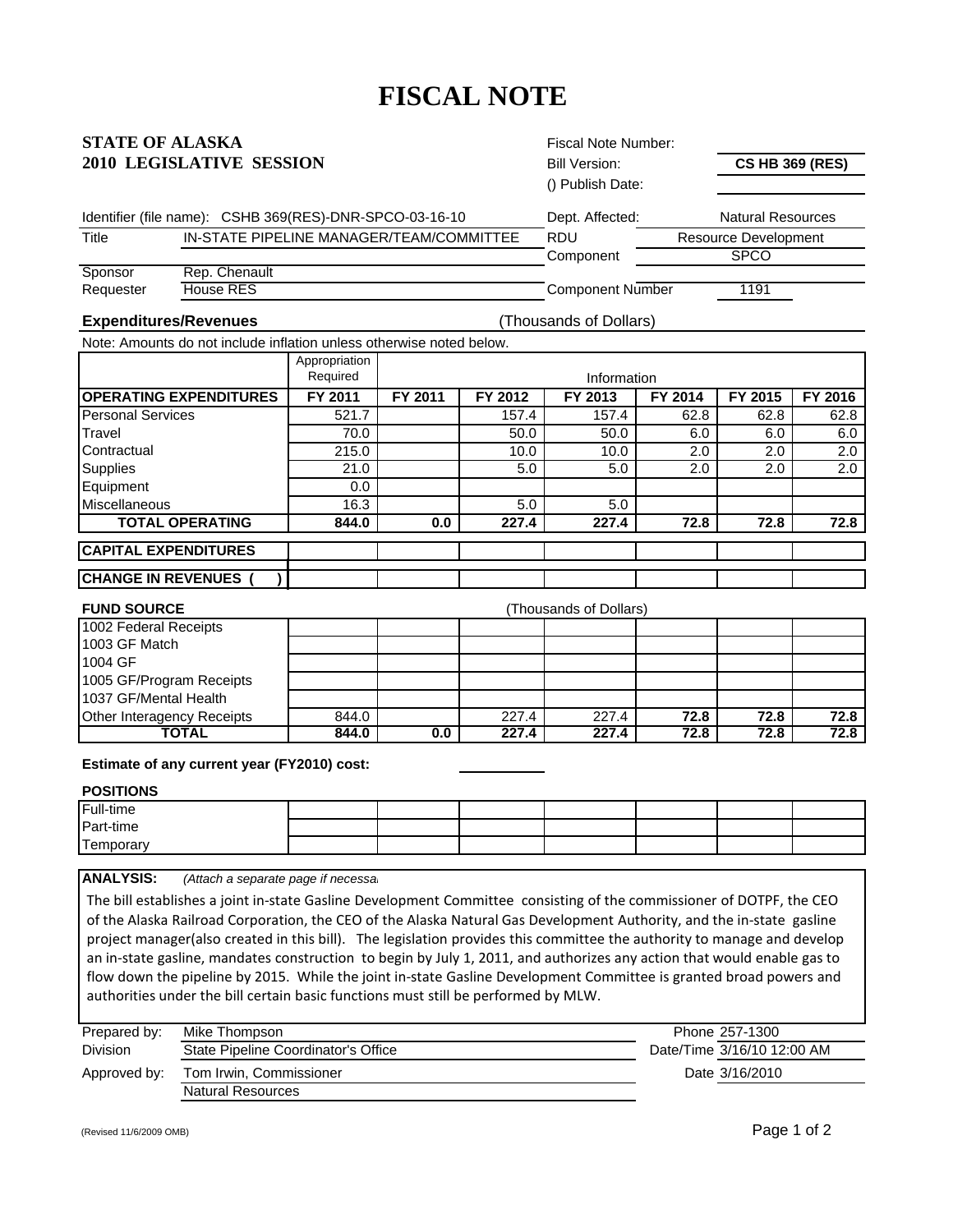**FISCAL NOTE**

# **2010 LEGISLATIVE SESSION STATE OF ALASKA**

# BILL NO. CSHB 369 (RES)

# **ANALYSIS CONTINUATION**

In the preparation of this fiscal note certain assumptions have been made:

1) Participating state agencies (ADF&G, ADEC, etc.) will provide separate fiscal notes, although their costs associated with permitting the right‐of‐way may be reimbursable by the applicant through the SPCO.

2) The right‐of‐way lease applicant, pursuant to AS 38.35. 140(b), will reimburse DNR's (and other participating state agencies as well) work associated with delivery of a right‐of‐way lease.

3) DLMW has completed a separate fiscal note, however portions of their costs may be reimbursable by the applicant through the SPCO. 4) Existing Program Receipt Authority will be used for the project.

5) DGGS cost estimate assumes that the state needs to understand the geohazards to ensure the applicant has identified and considered all geologic hazrads along the route.

6) Construction and operational oversight begins in FY2012 and FY2014, respectively. The cost estimate for these activities is for DNR only and does not include estimates for other state agencies (ADF&G, ADEC, etc.), although their costs may be reimbursable by the applicant through the SPCO.

7) Assume SPCO will administer material sites after initial sale.

8) Assume a two-year construction schedule segregated into four geographic areas.

The FY2011 costs to DNR/SPCO would include expenses to coordinate the participation of state agencies in the right-of-way permitting process, prepare the Commissioner's Analysis, Proposed Decision and Action, develop the draft lease and, if necessary, hold public hearings. In addition the costs include right‐of‐way permitting expenses for the participation of the State Historic Preservation Office (SHPO), Division of Coastal and Ocean Management (DCOM), Office of Project Management and Permitting (OPMP) and the Division of Geological and Geophysical and Surveys (DGGS). It should be noted that the proposed schedule is agressive and in order to meet the specified timeline the right‐of‐way permitting process will need to be conducted indepent of the federal NEPA process. The FY2012 and 13 costs reflect construction oversight activities by DNR. Operational oversight costs begin in FY2014 and continue forward.

**PERSONAL SERVICES COST** ‐ \$ 521.65 total (for 12 months)

# **STATE PIPELINE COORDINATOR'S OFFICE**

Positions in Anchorage; for completing the right‐of‐way leasing process. ‐one Natural Resource Specialist (NRS) IV (range 21) ‐ total 10 months at \$9.95/month= \$99.50 ‐one Natural Resource Manager (NRM) II (range 20) ‐ total 1 months at \$9.41/month = \$9.41 ‐one Natural Resource Specialist (NRS) III (range 18)‐ total 6 months at 7.31/month = \$43.86 ‐one Engineer IV (range 27) ‐ total 3 months at 13.70/month = \$41.1 ‐Administrative Support ‐ total = \$38.0

\$231.87 for FY 11 Total

Positions in Anchorage; for construction oversight.

‐ two Natural Resource Specialist (NRS) III (range 18)‐ total 6 months/yr at 7.31/month = \$87.72

‐ one Natural Resource Manager (NRM) II (range 20) ‐ total 1 months at \$9.41/month = \$9.41

- ‐ one Engineer IV (range 27) ‐ total 2 months at 13.70/month = \$17.4
- ‐ Administrative Support ‐ total = \$22.9

\$137.43 for FY2012 and 13

Positions in Anchorage; for operational oversight.

‐ one Natural Resource Specialist (NRS) III (range 18)‐ total 4 months/yr at 7.31/month = \$29.24

‐ one Natural Resource Manager (NRM) II (range 20) ‐ total 1 months at \$9.41/month = \$9.41

‐one Engineer IV (range 27) ‐ total 3 months at 13.70/month = \$13.70

‐ Administrative Support ‐ total = \$10.47

\$62.82 for FY2014 Forward Page 2 of 3